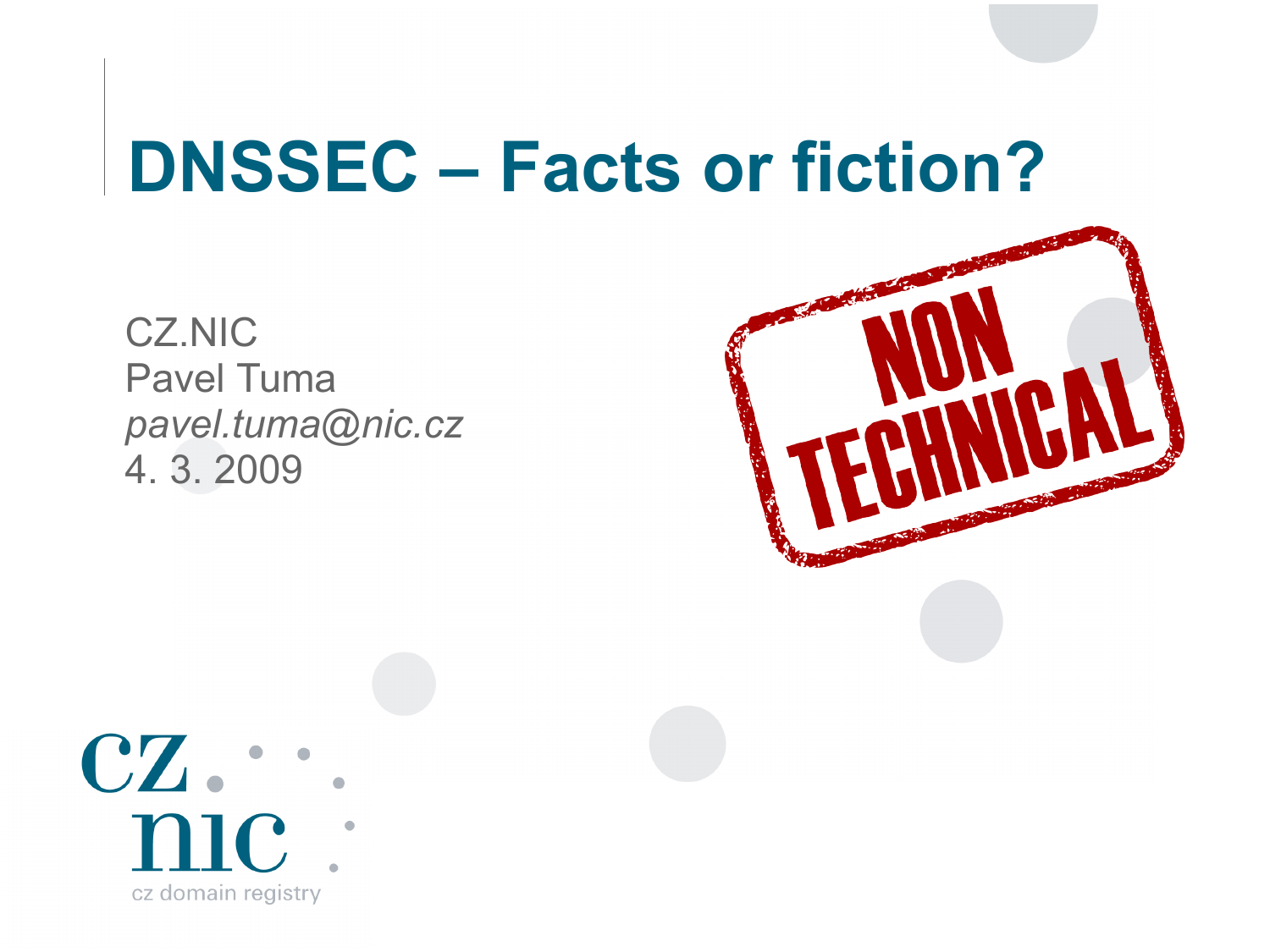## **No DNSSEC, because ...**

- No business model?
- Useless until majority of domains is signed?
- Registrars not interested?
- End users not interested?
- Too complex to explain?
- End user complaints and confusion?
- True? ... let's find out!

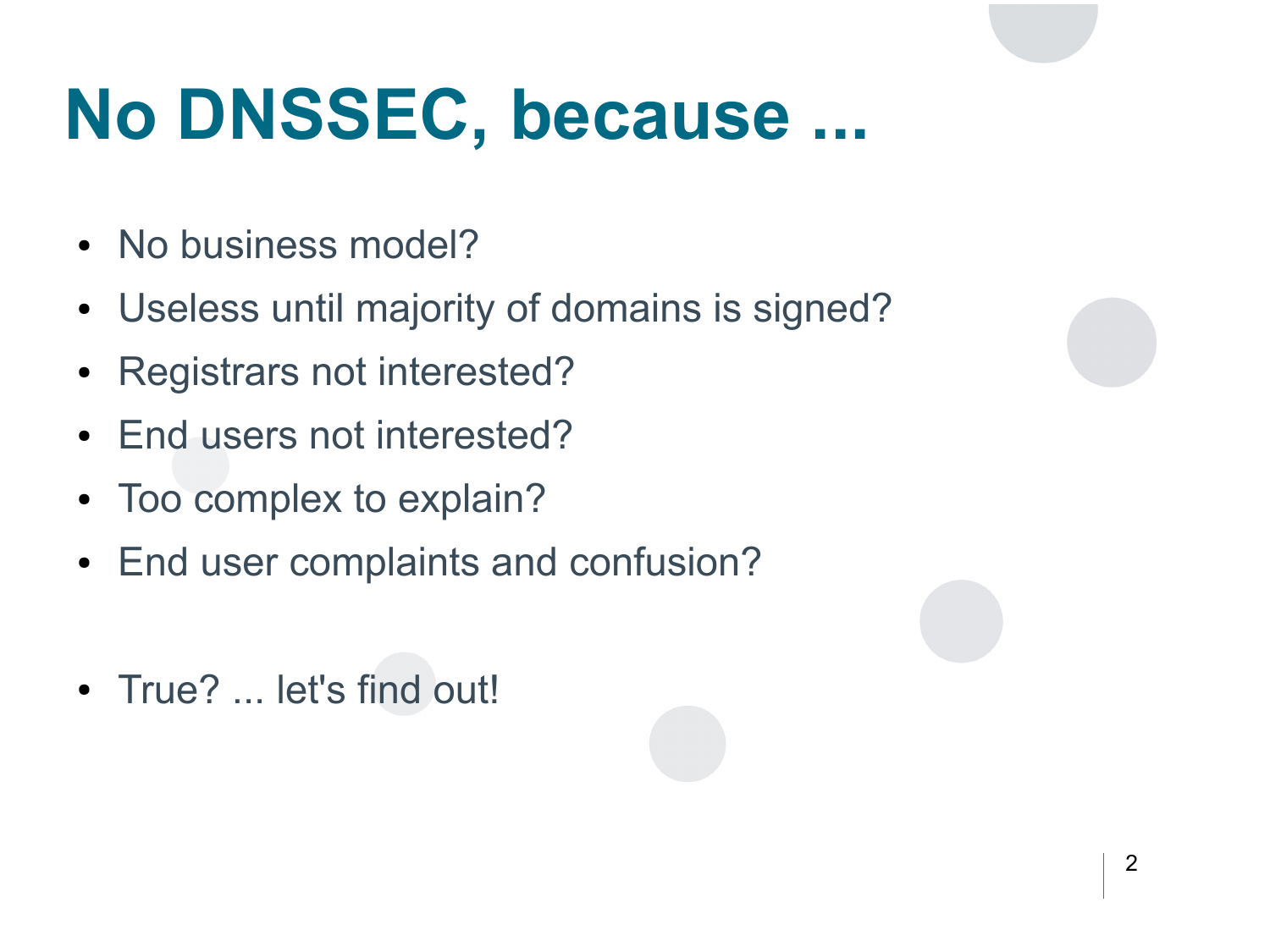- Three experienced business models
- Cross-sell / up-sell
- System integration
- Training & education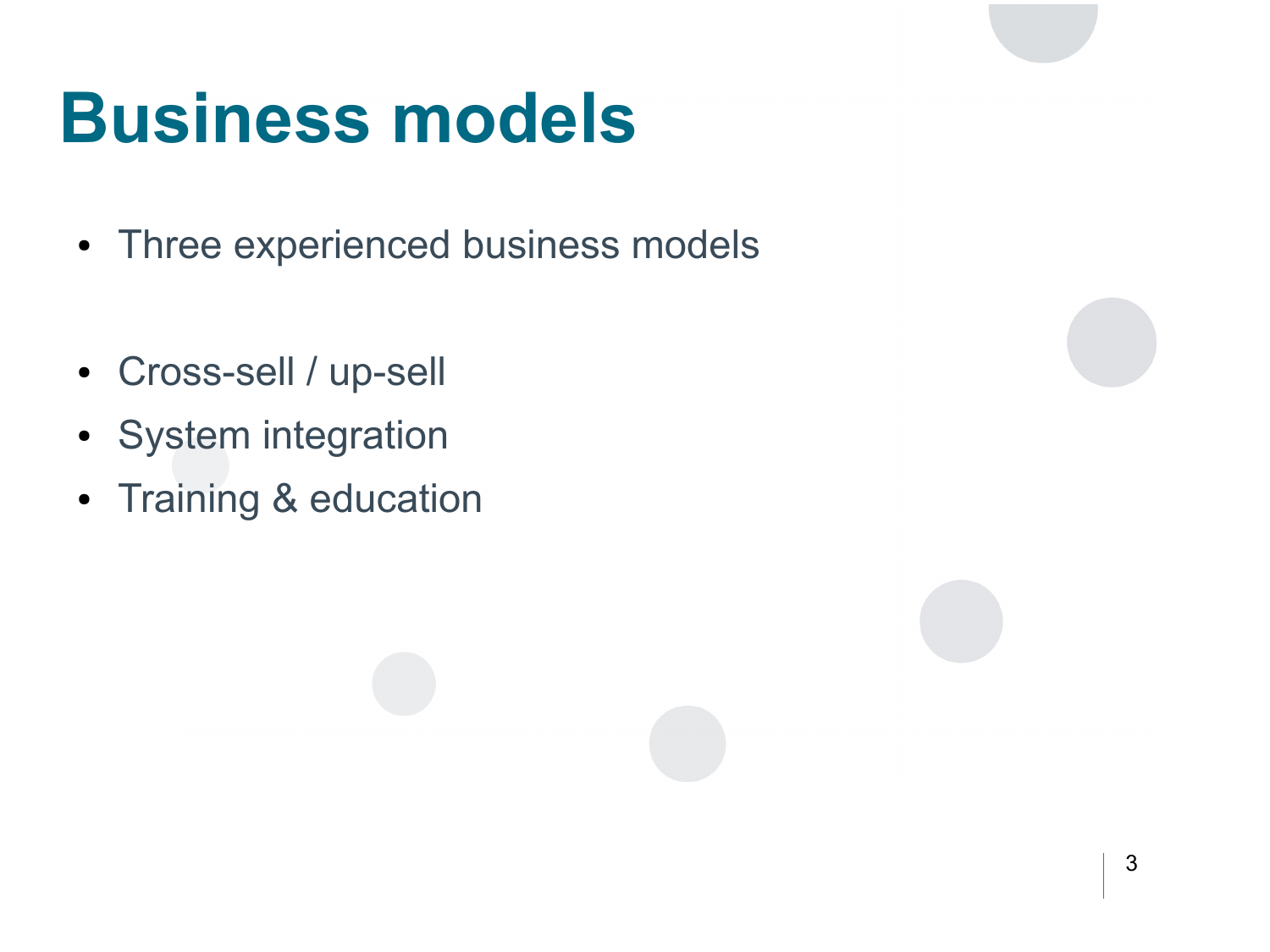#### **Cross-sell / up-sell**

- DNSSEC = complementary service to DNS hosting
- Key & signatures management
- Active24
	- .CZ market share 18 % (#2)
	- "Secure domain" service
	- DNSSEC + notifications
	- 2 EUR / year (25% of domain price)

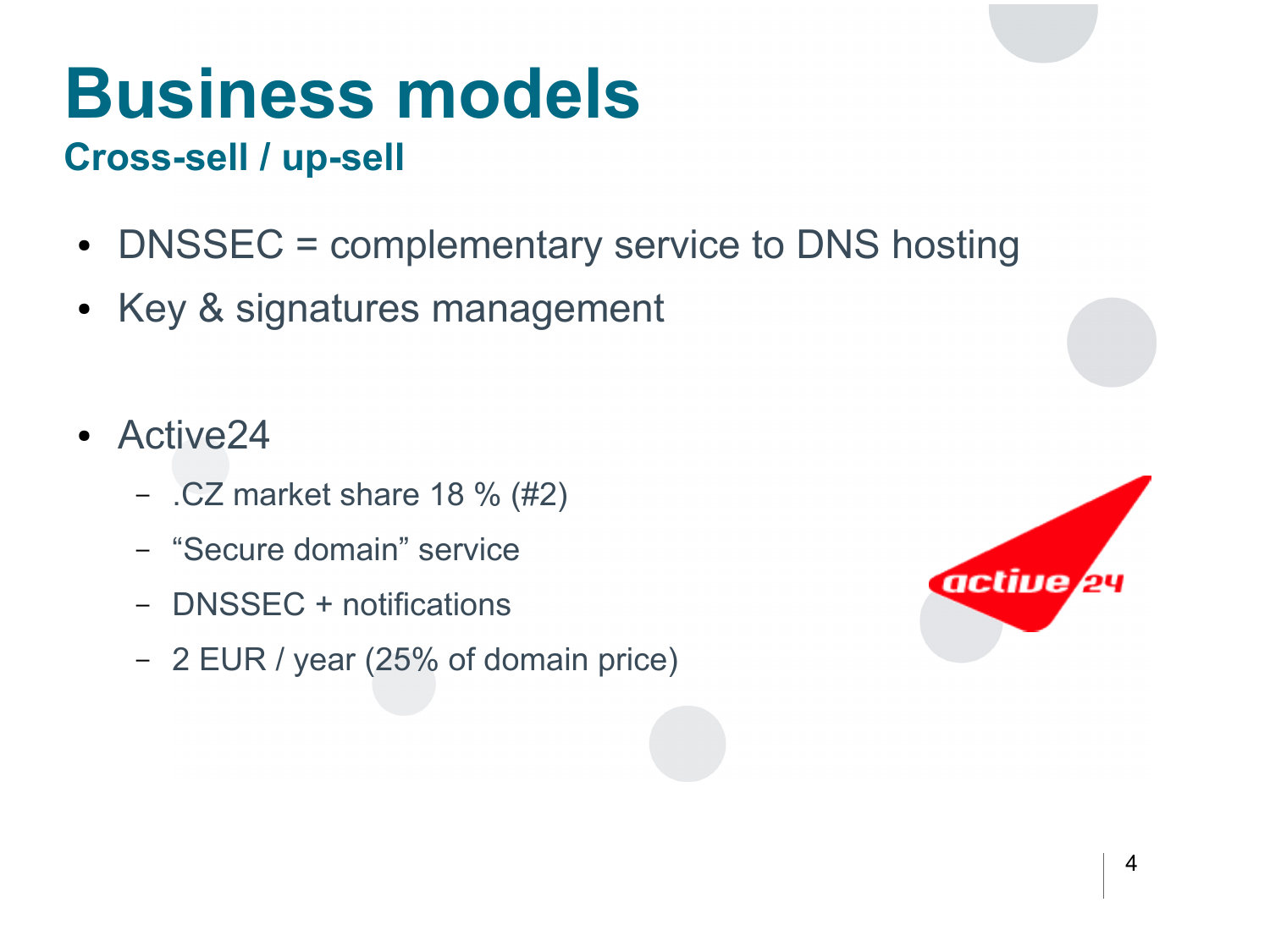### **Cross-sell / up-sell**

- Reasons (benefits expected)
	- broad service portfolio
	- competitive advantage
	- revenues and margins increase
- Costs: **14 mandays** for internal development!
- Communication so far
	- Press release
	- Website promotion
	- Newsletter promotion
	- Dealer channels

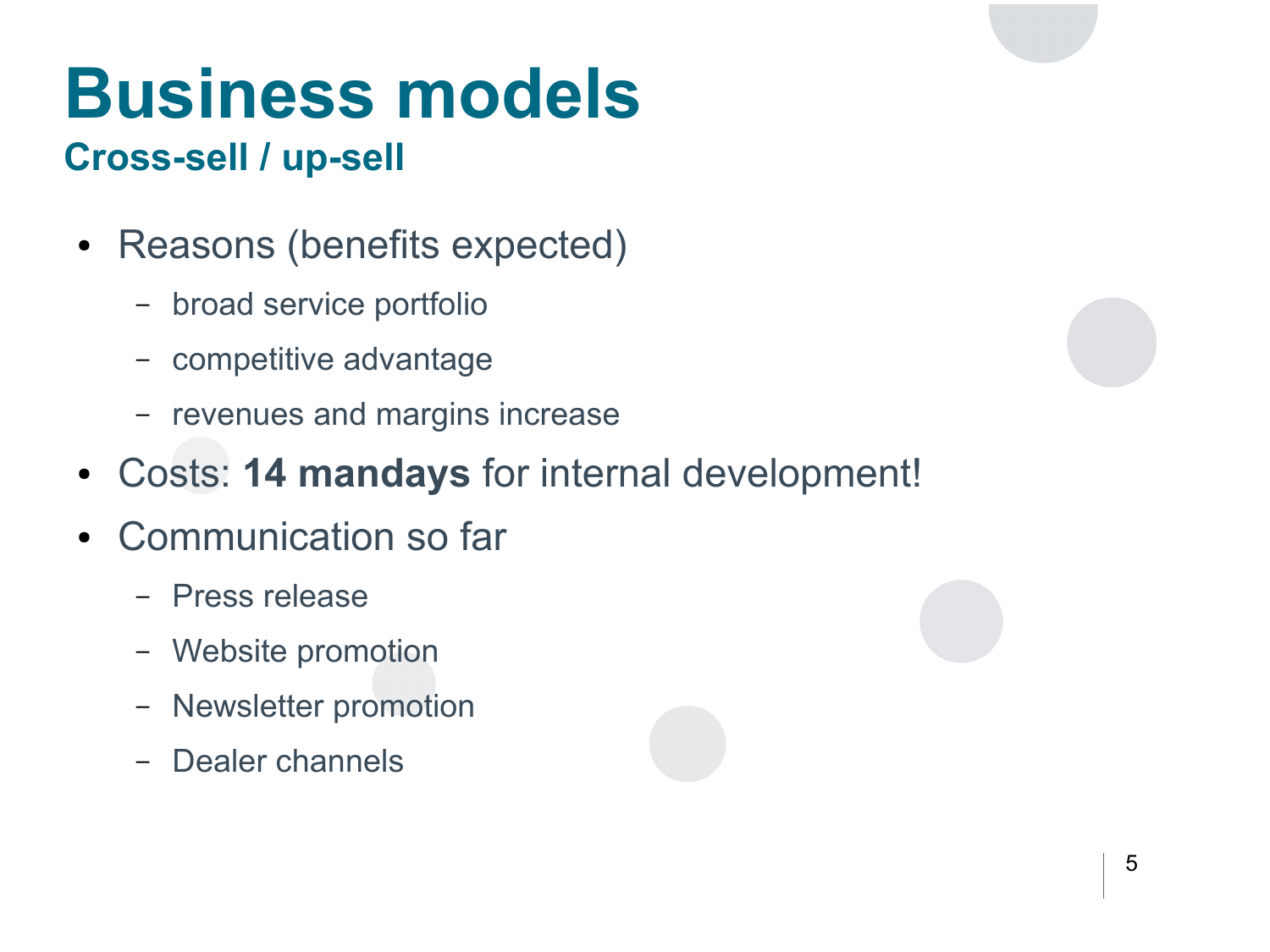### **Cross-sell / up-sell**

- Results?
- 500+ domains w/ DNSSEC
- 80 domains per month
- Evaluation: Success!
	- Service up and running
	- Media attention gained
	- Target revenues goal reached
	- ROI 4 months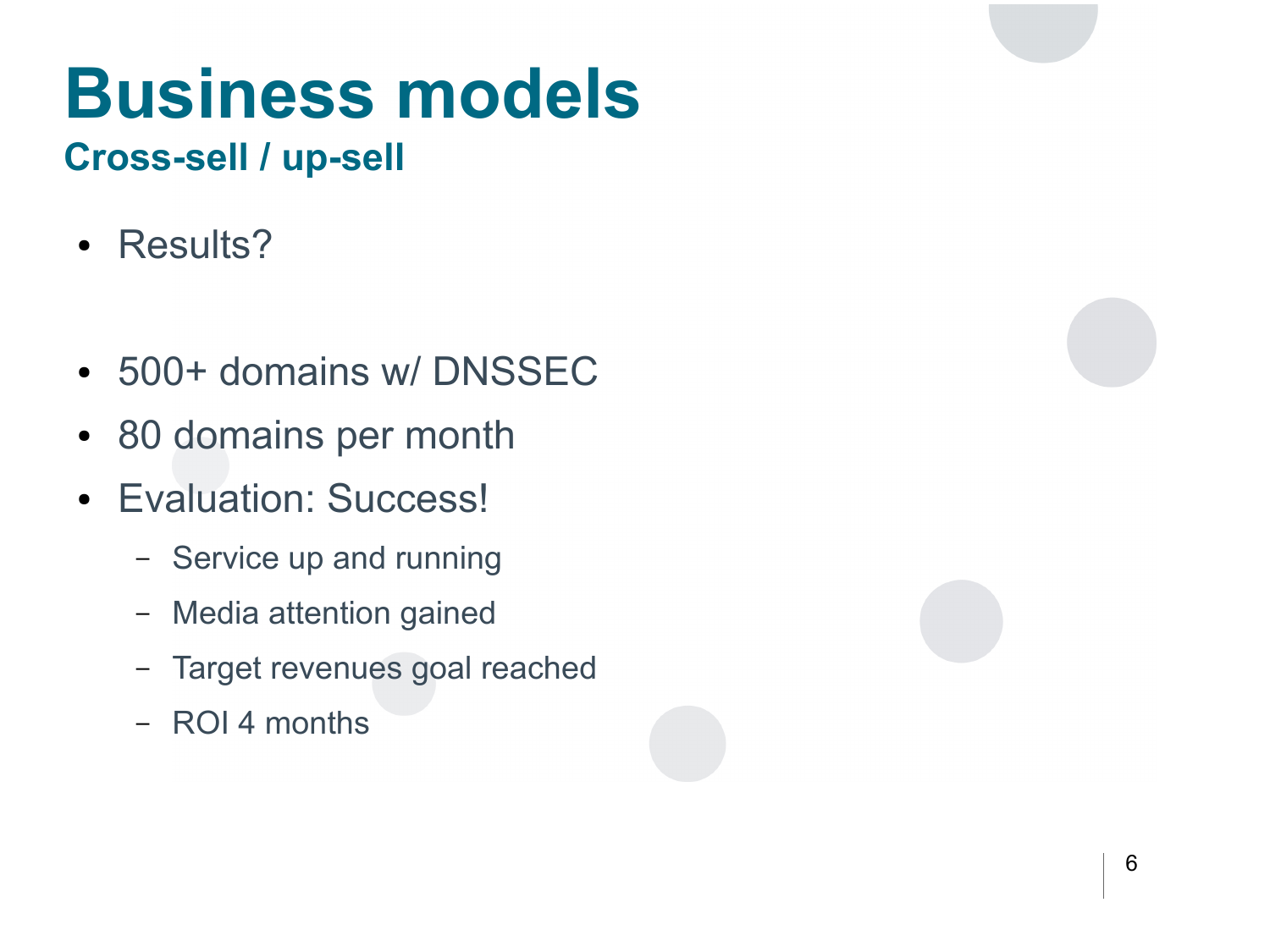## **System integration**

- DNSSEC = feature to provided as service
- Outsourcing deployment projects
- NTVAGE
	- Outsourcing web sites operation
	- DNSSEC for media group w/ 50 domains
- Reasons (benefits expected)
	- References & visibility
	- Extra revenue

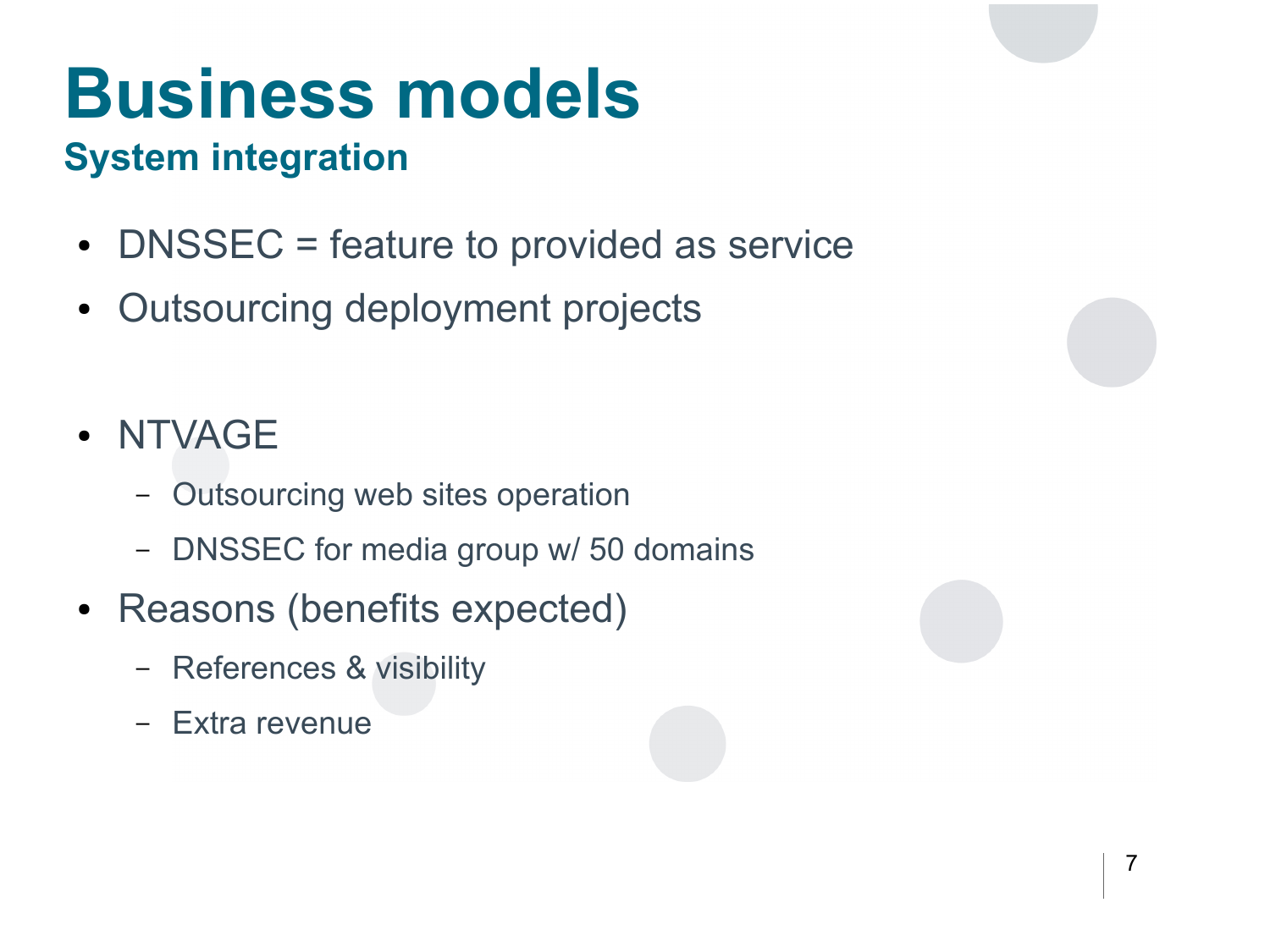## **Education & training**

- $\bullet$  DNSSEC = new topic with very few experts
- Training courses
- Training by CZ.NIC
	- One day training
	- How to deploy DNSSEC for BIND/Unbound
- Results
	- Three trainings
	- Fully booked within 48 hours

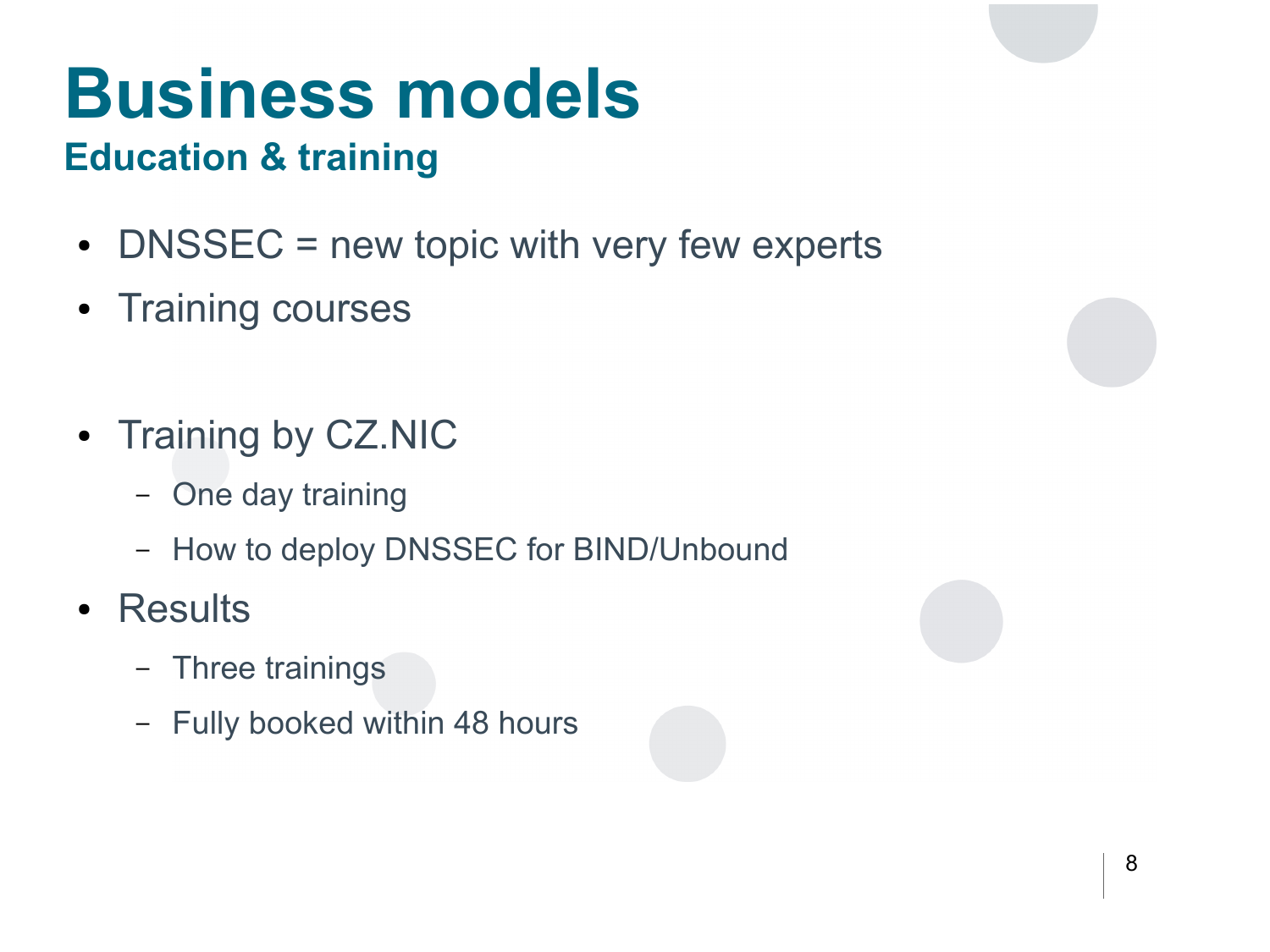## **Business models Other?**

- DNSSEC = enabler of new products/services?
- Innovation?
- Example
	- SSL for internal service
	- Self-signed vs. CA signed SSL certificate?
- Self-signed certificates stored DNSSEC secured DNS
	- Trusted domain name (WHOIS validation)
	- Chain of trust
	- Higher security than entry-level CA signed certificates!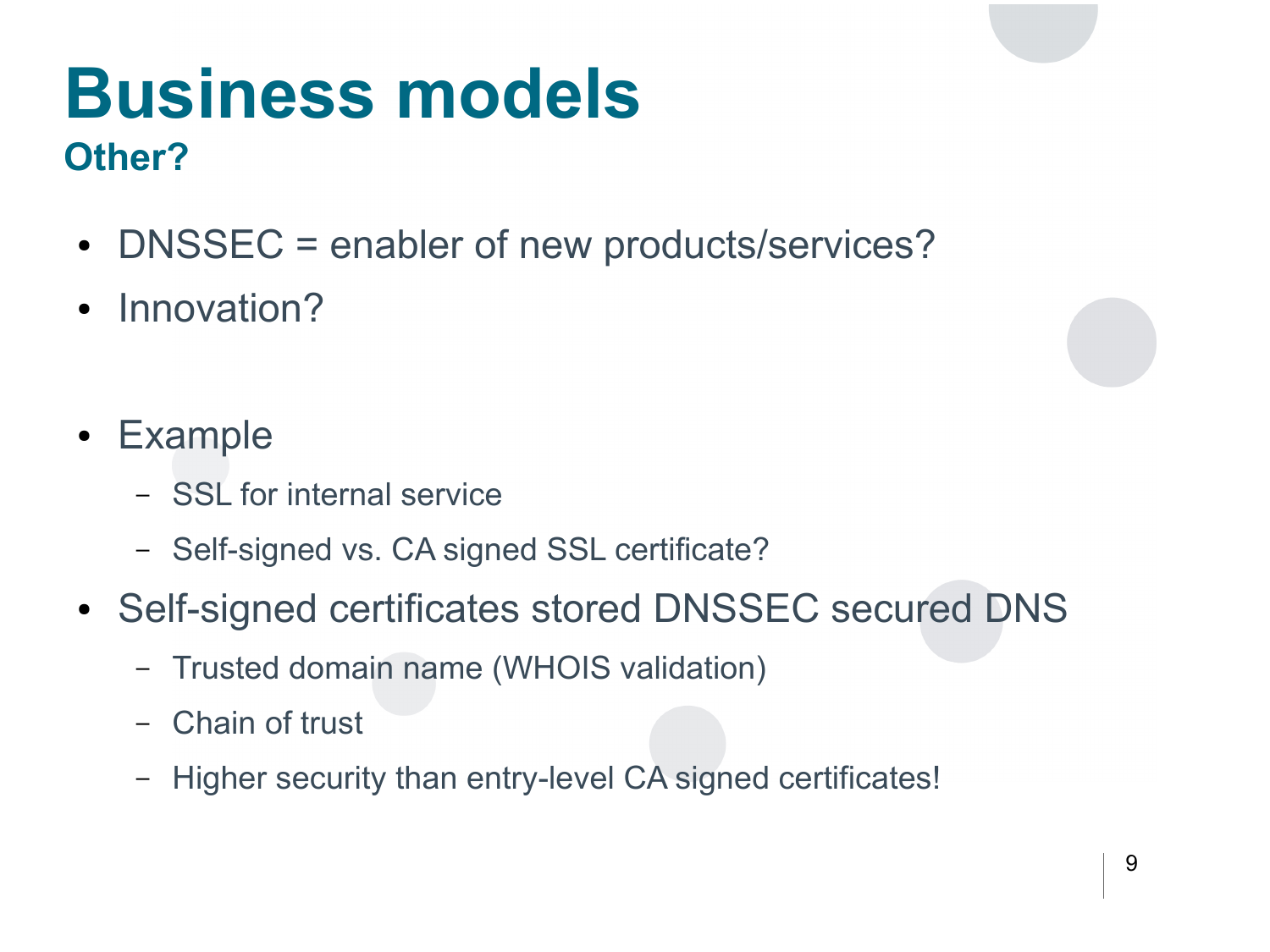## **Majority does not matter**

- Don't worry whether there are 5 or 5 millions signed domains
- Content not worth to be attacked ... no need to be secured
	- Personal pages?
	- Blogs?
	- Life-style sites?
	- ...?
- Matter of opinion!
- **Provide the infrastructure ... do not judge**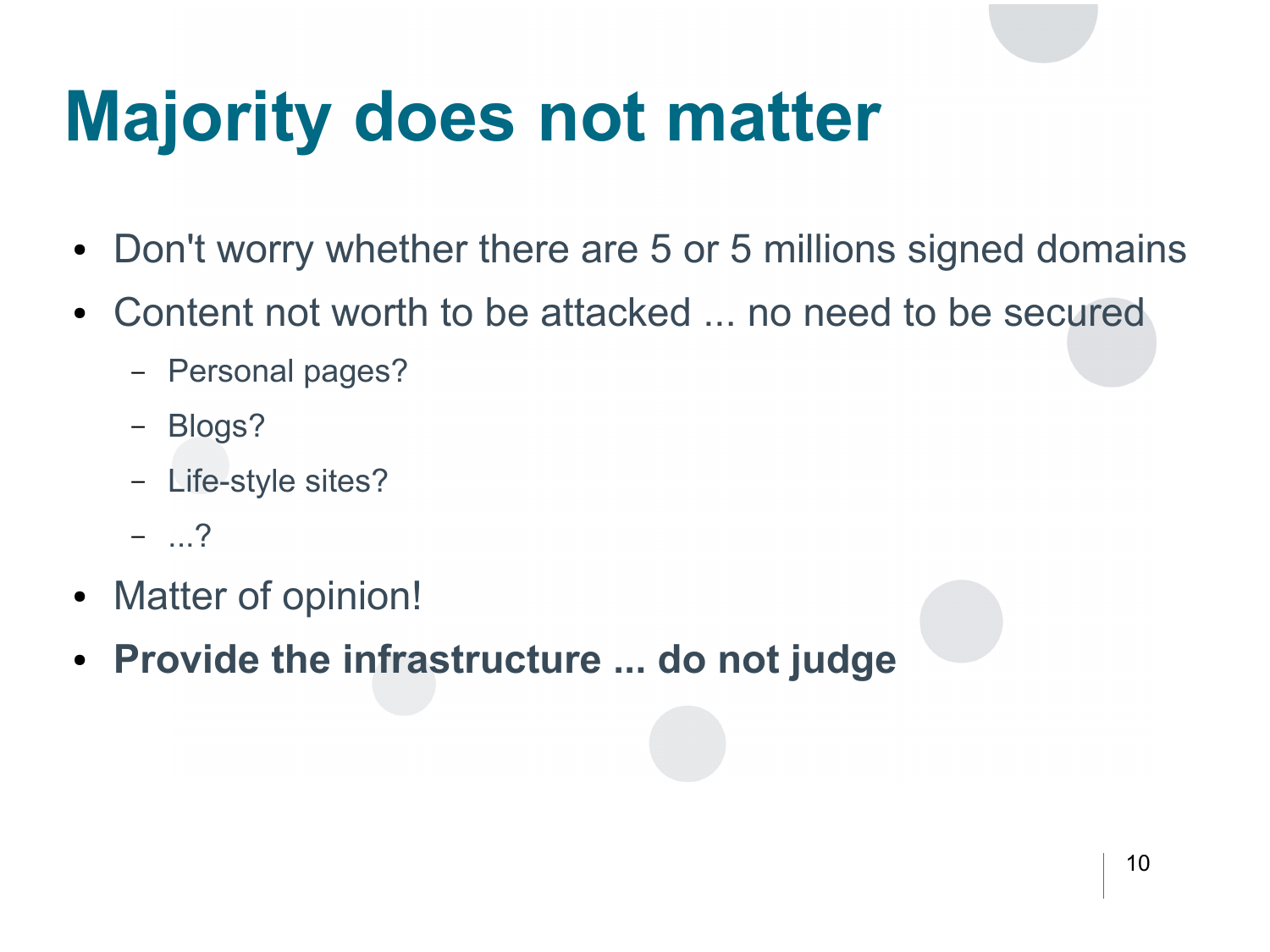## **Registrars supporting DNSSEC Why? How many?**

- What does it mean to "support DNSSEC"?
- DS records manipulation ability
	- DNSKEY
	- More complex, but advantage for end user
- **One extra field in registration page!**
- Really need all of them?
	- One is enough ...
	- End users voice: we will change our registrar!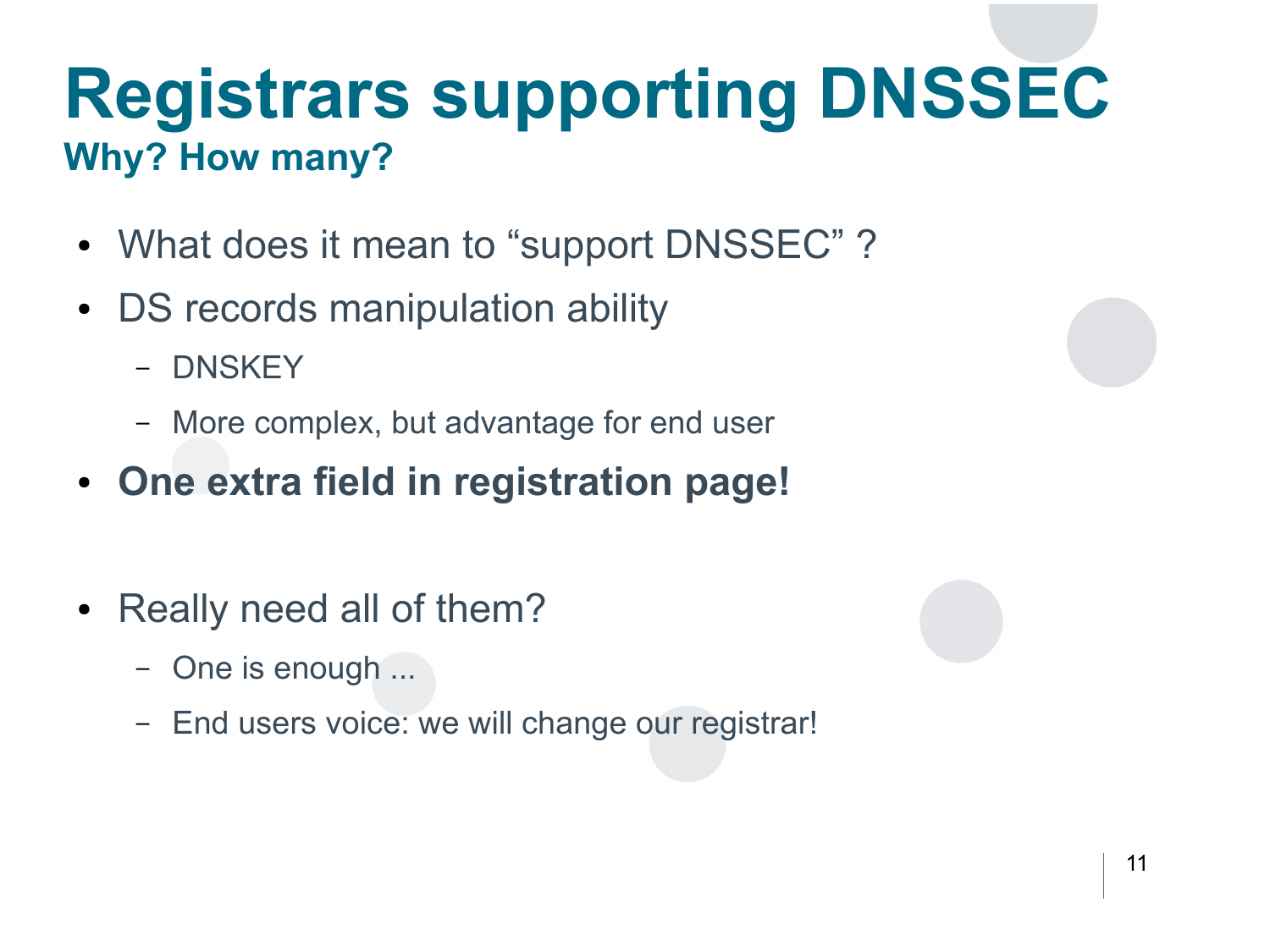## **Registrars supporting DNSSEC .CZ experience**

- Intro: 6 months before launch
- Final milestone: full testing system 1 month before launch
- Mini research "What do you plan?"



• Launch: 3 registrars (covering 40% of the market)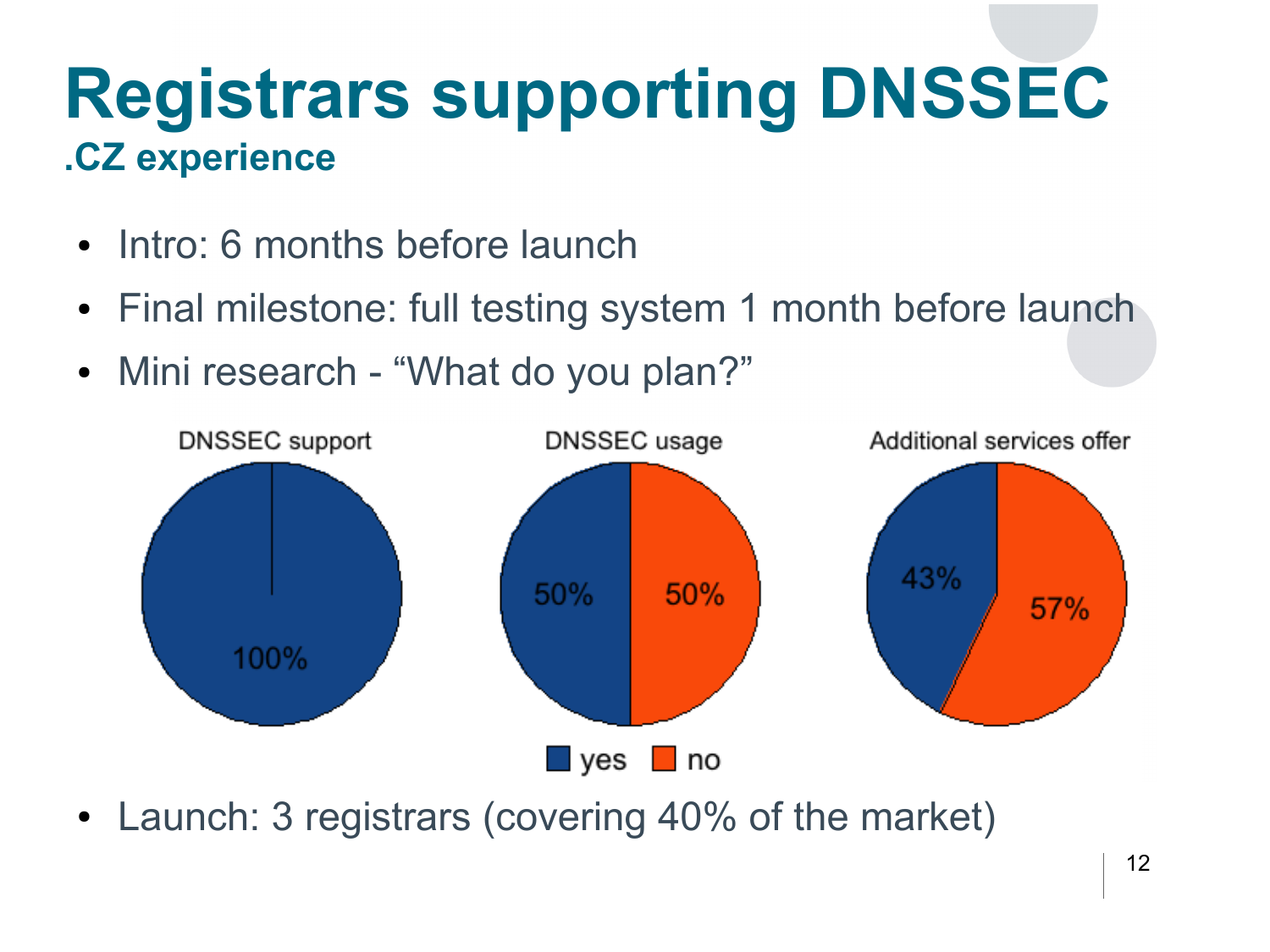## **Registrars supporting DNSSEC .CZ experience**

• 6 months after: 9 registrars (covering 87% of the market)



- All registrars support virtually
	- New software mandatory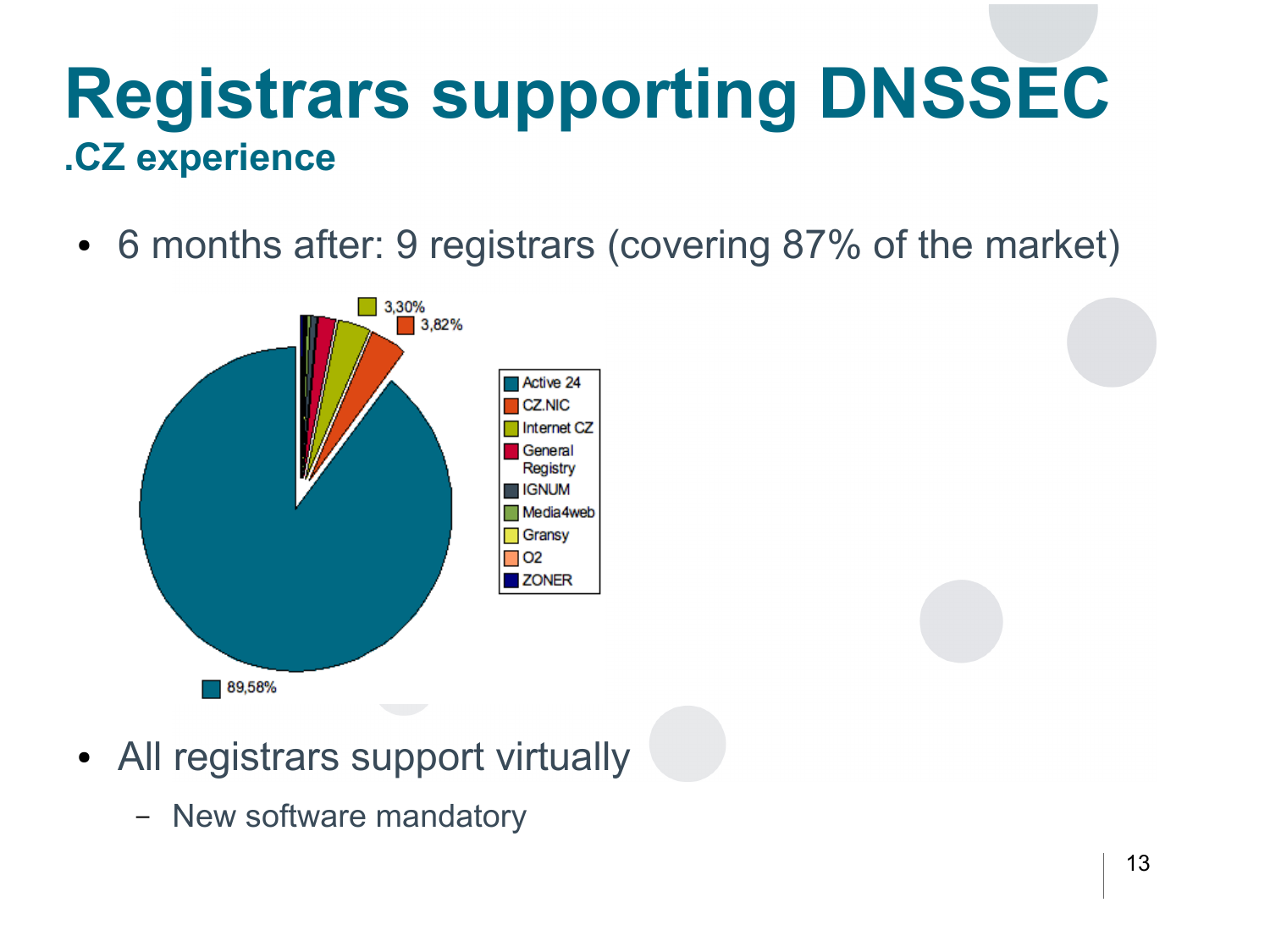## **End users interest**

- Depends on communication
- Media are keen to inform security is important!
- DNSSEC coverage in czech media

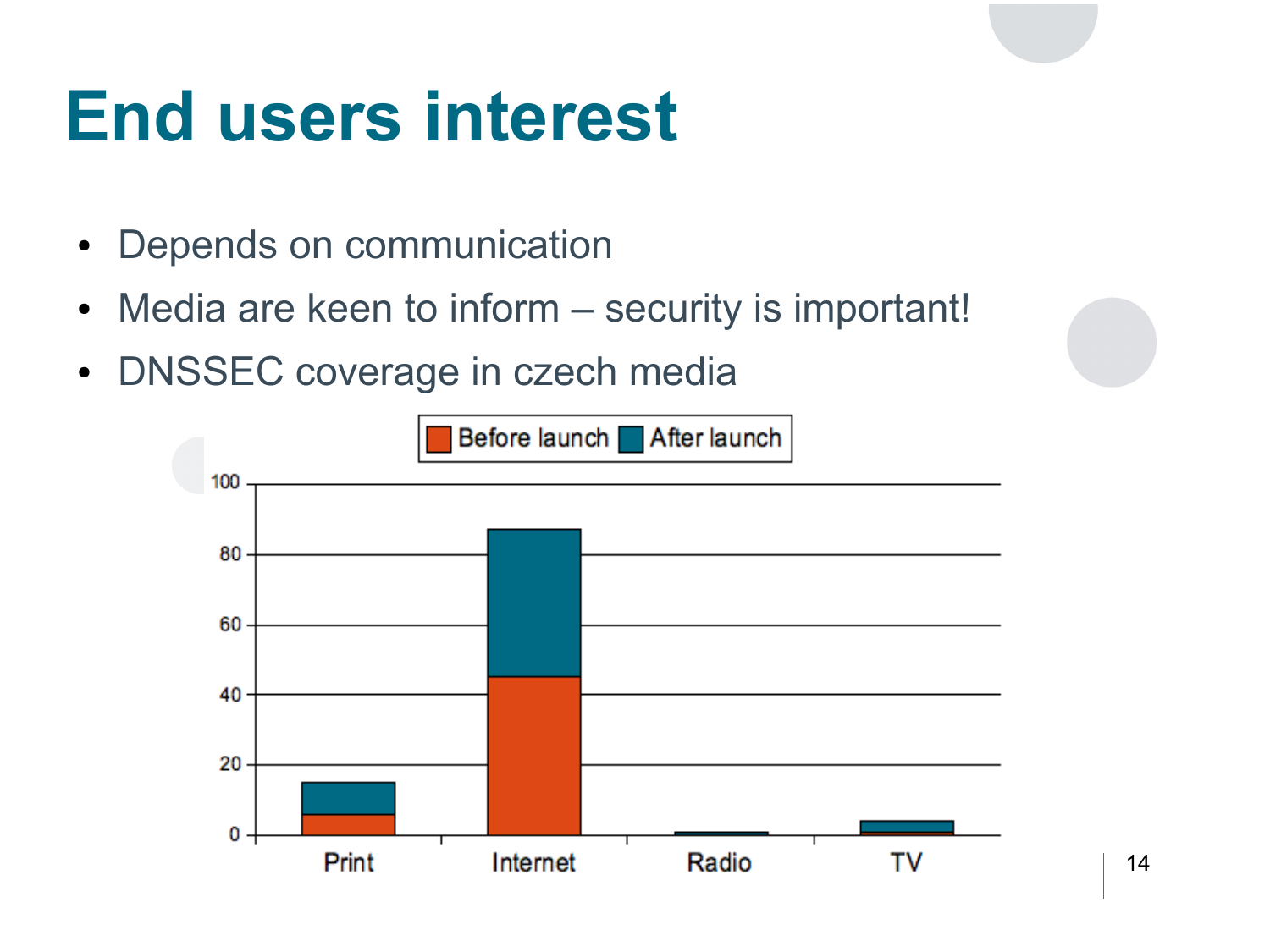## **End users interest**

- Prospective target groups
	- Banks? Partially
	- Media? Yes
	- Government? Partially
	- E-shops? Yes
- Recently announced support





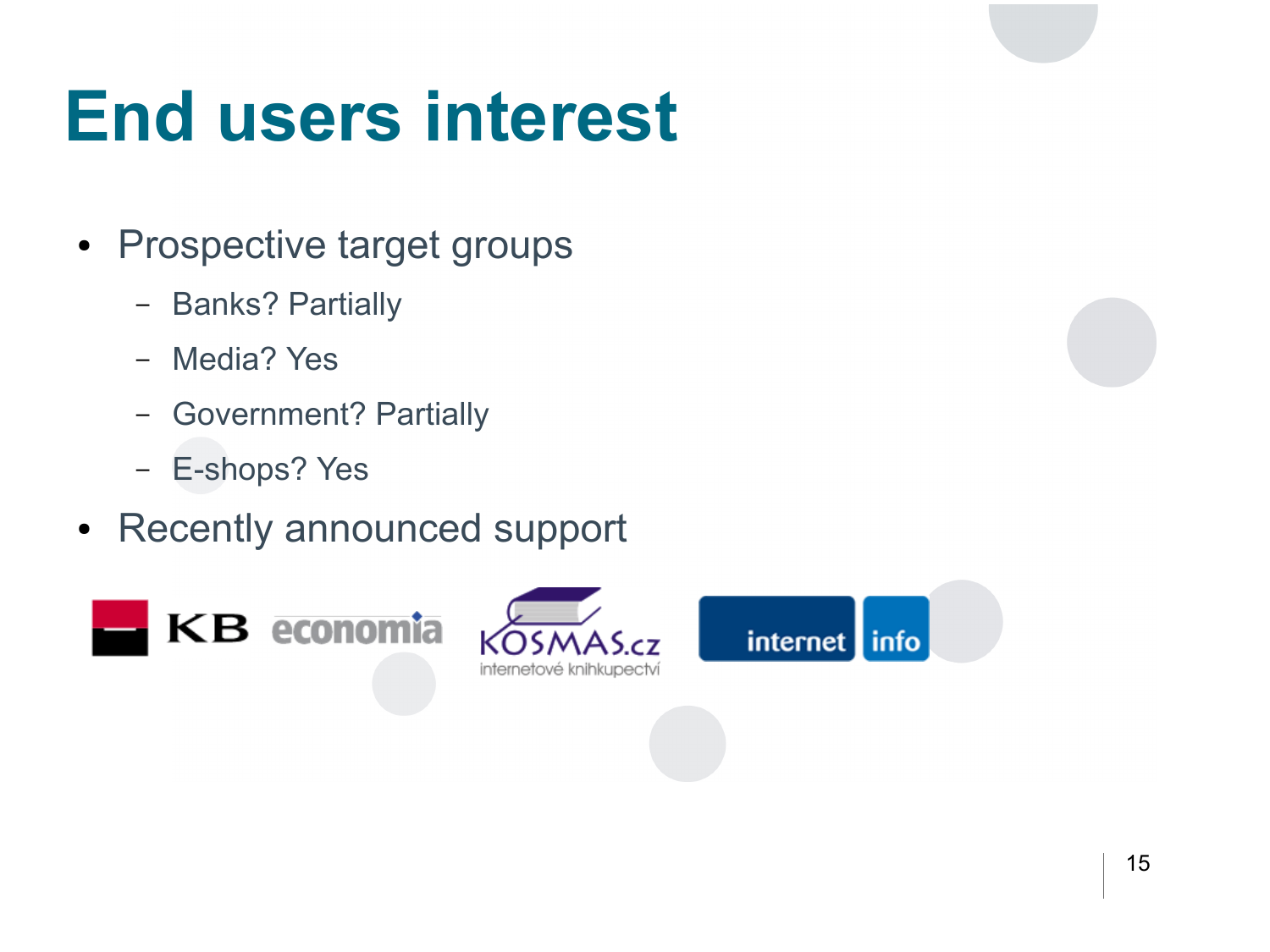## **DNSSEC communication**

#### **How to win hearts and minds**

- Hard to explain, but ...
- Show the impacts by examples
	- Real vs. forged pages

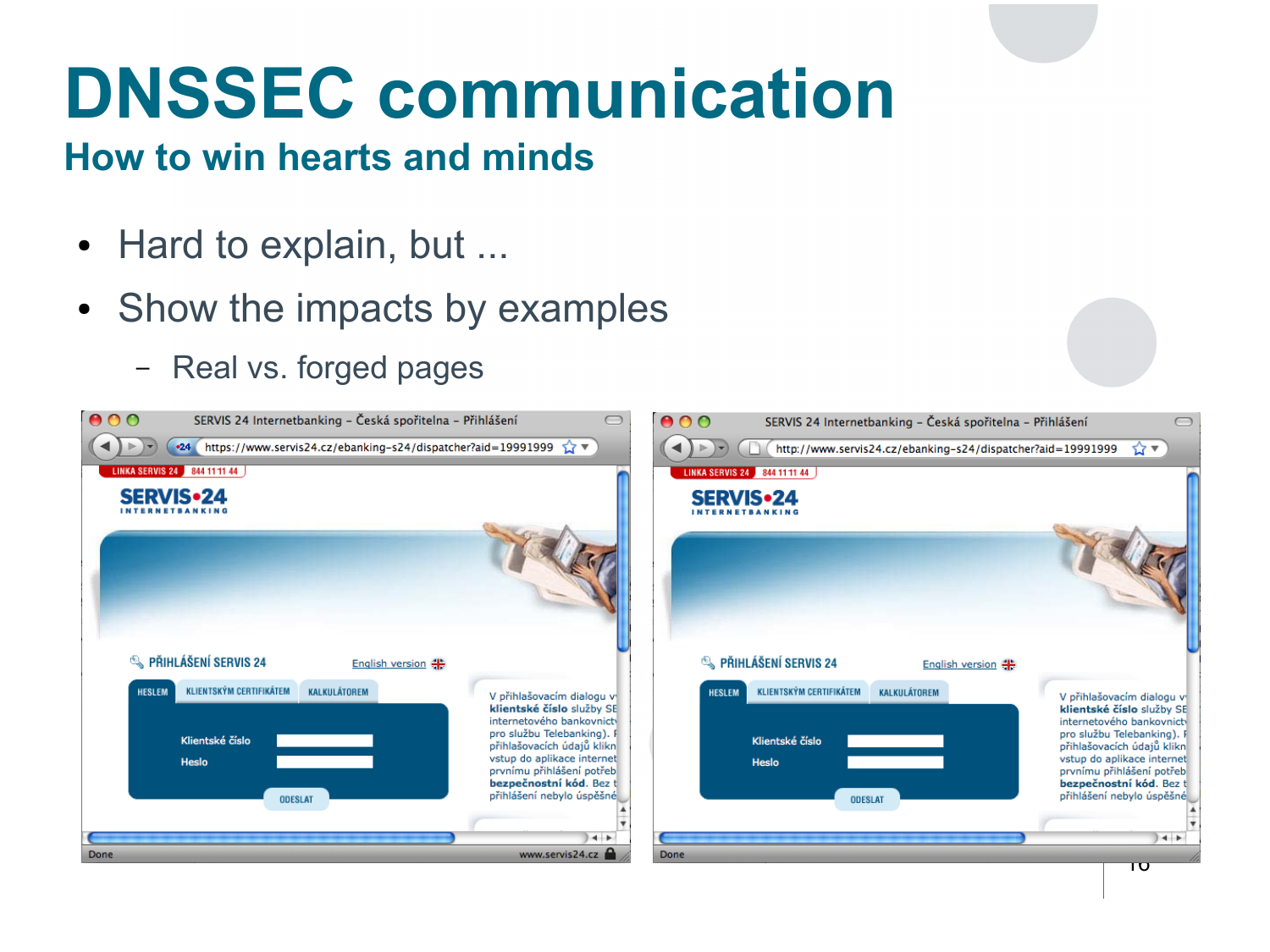# **DNSSEC communication**

#### **How to win hearts and minds**

- Scare a bit :)
- Attacks are too virtual ... show the numbers
- Brute force DNS attack in CZ.NIC lab
	- 3 nodes over 1 Gbps LAN
	- Minimum time 1:01, maximum time 10:40!
- Show how "difficult" is to launch the attack
- Recalculate it into time/money everybody understands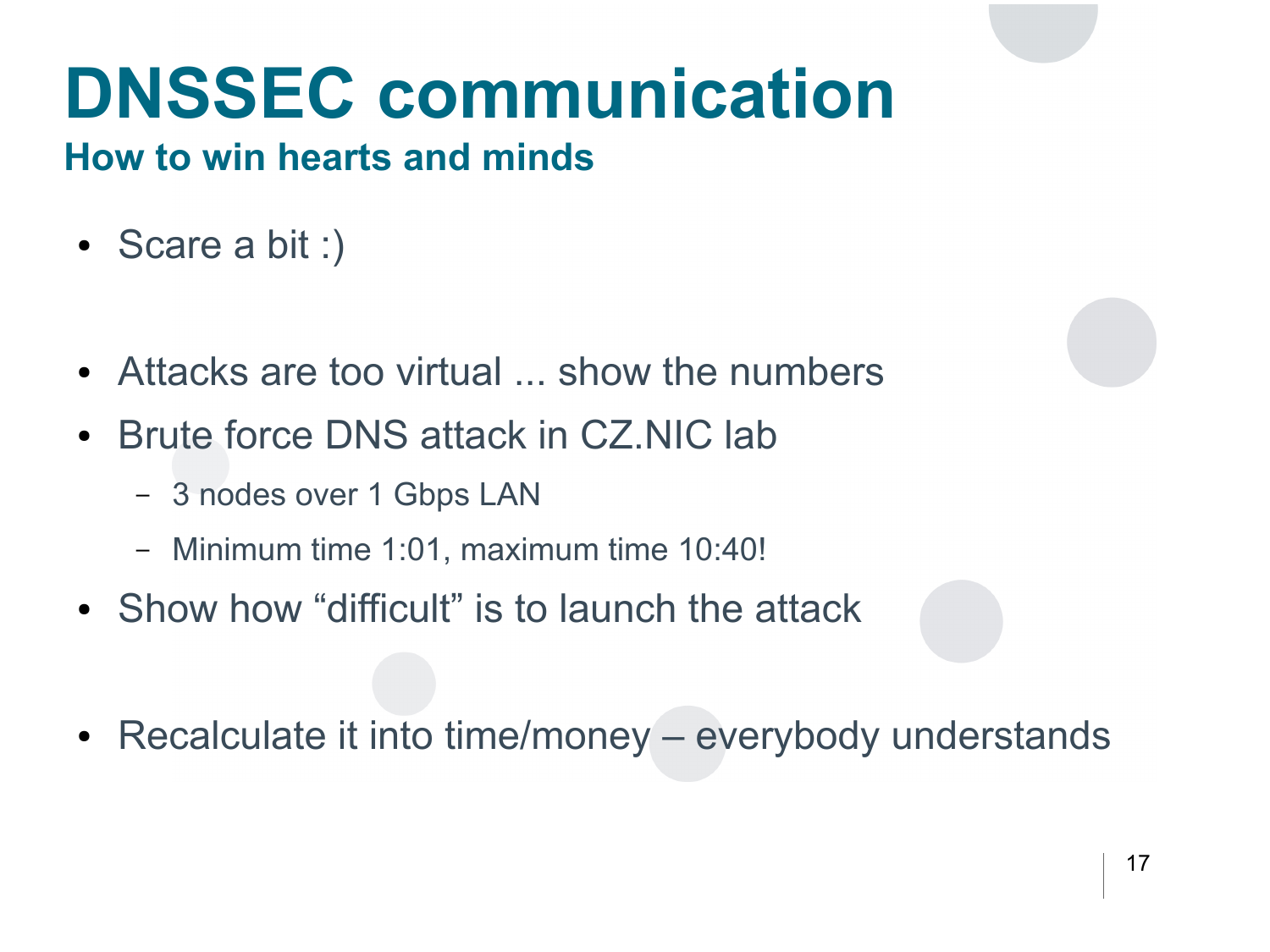# **DNSSEC communication**

#### **Tools used/planned for .CZ**

- Deployment wizard
	- "How can I secure myself by DNSSEC" guide
- Test page www.dnssec.cz



• DNSSEC brand / logo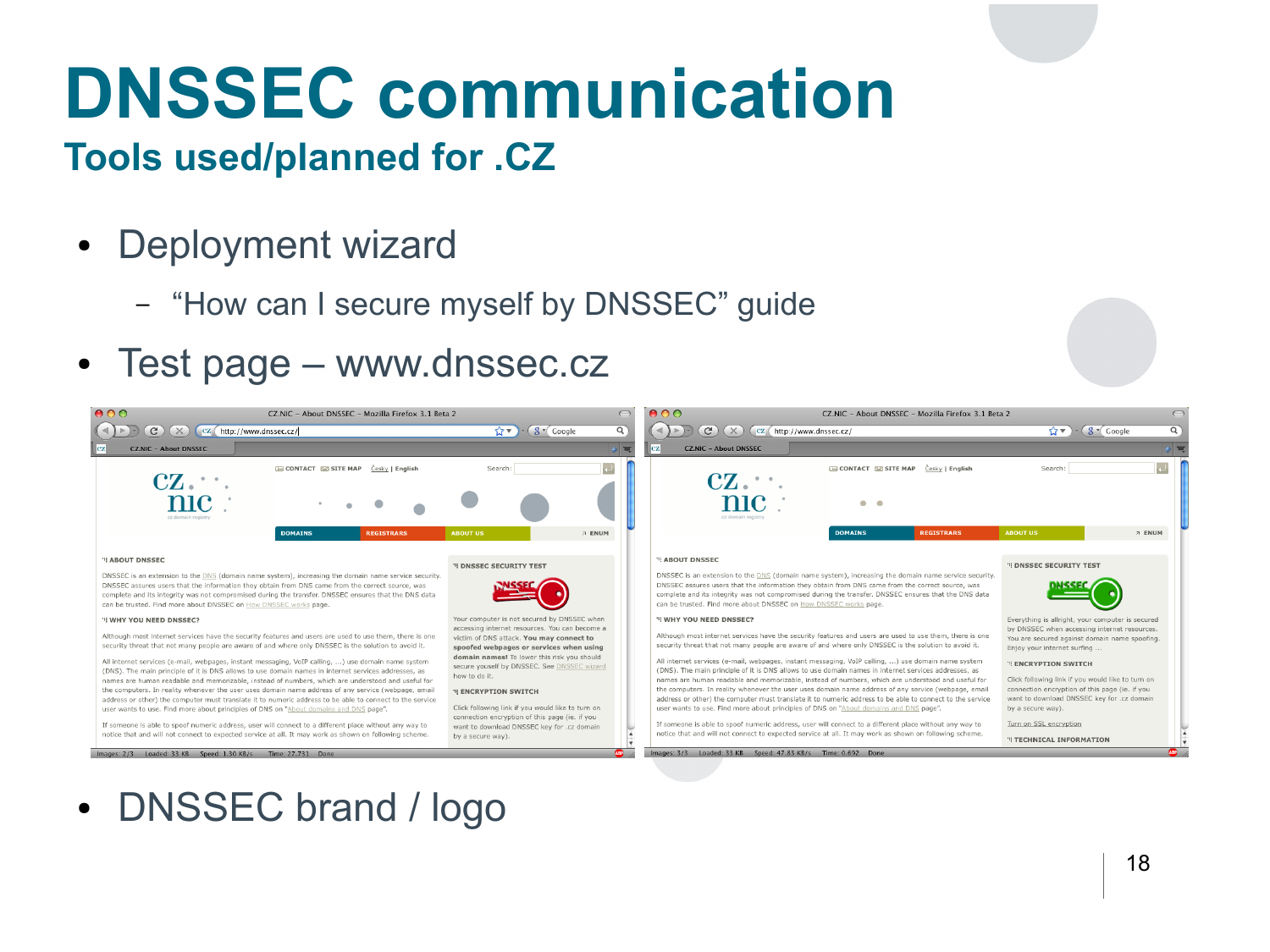# **Confusion and complaints**

### **What if something does not work?**

- Fear of keys mismanagement
- DNSSEC is just a tool ... as other technologies
- **Non-accessible service is actually good!**
- Trade off security / simplicity
- Does anybody blame these?
	- Anti-viruses
	- VPNs
	- Spam filters